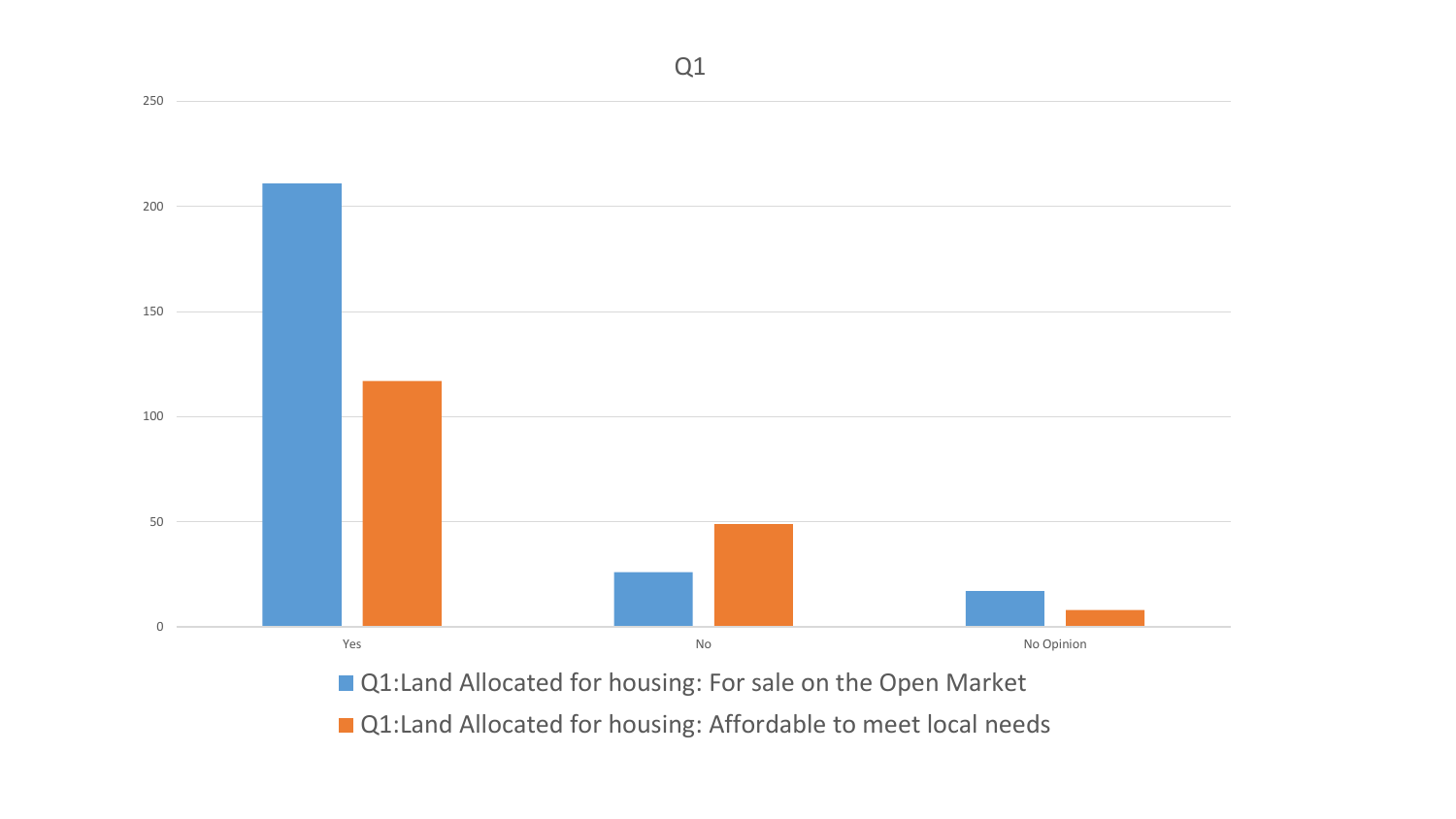Q2:In the next five years: No more than 2 houses Q2:By 2031: No more than 2 houses Q2:In the next five years: No more than 10 houses Q2:By 2031: No more than 10 houses Q2:In the next five years: No more than 20 houses Q2:By 2031: No more than 20 houses Q2:In the next five years: No more than 30 houses Q2:By 2031: No more than 30 houses Q2:In the next five years: No more than 50 houses Q2:By 2031: No more than 50 houses

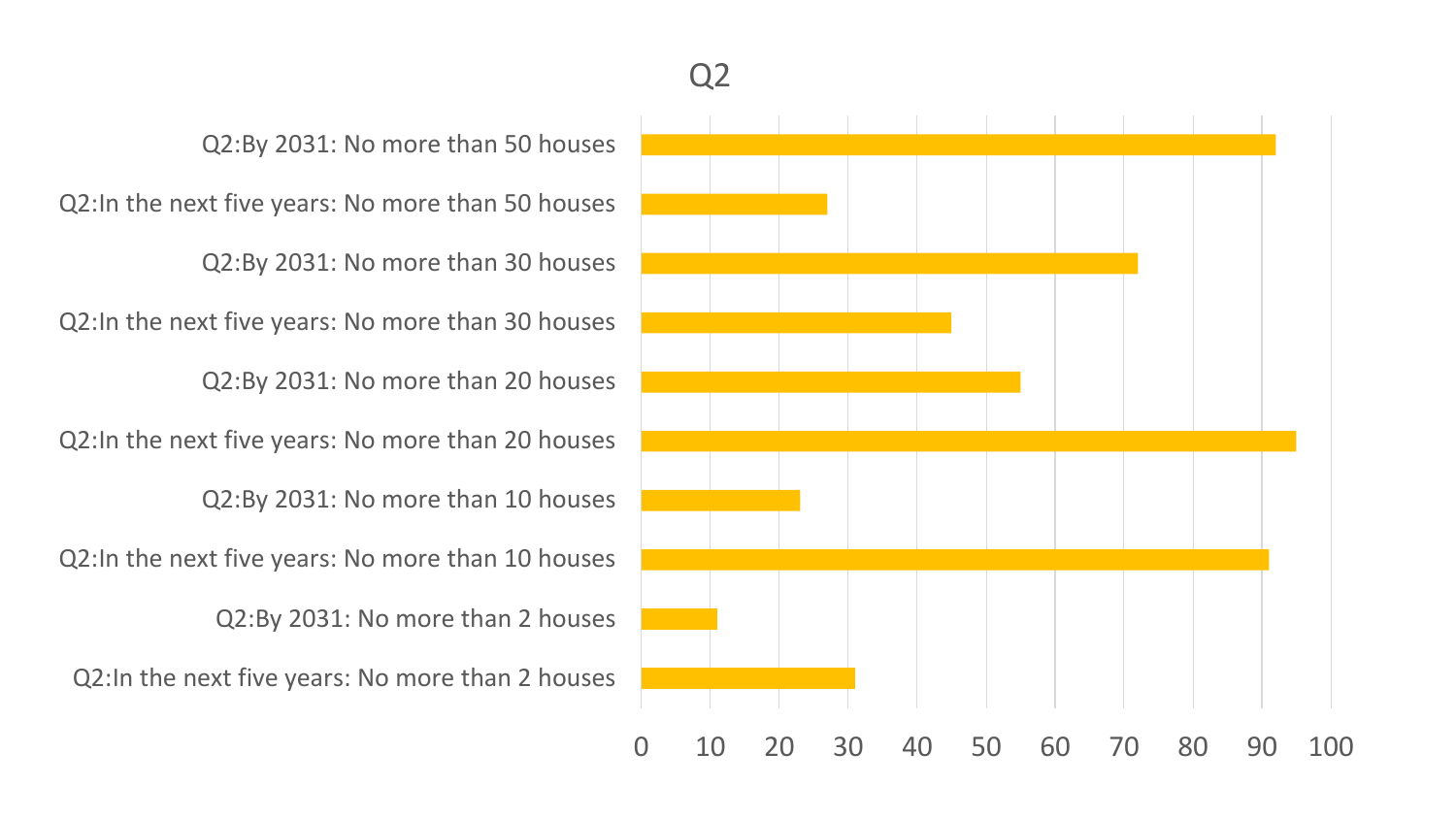## Q3

Q3: Idea size of each development:No more than 50 houses

Q3: Idea size of each development:No more than 40 houses

Q3: Idea size of each development:No more than 30 houses

Q3: Idea size of each development:No more than 20 houses

Q3: Idea size of each development:No more than 10 houses

Q3: Idea size of each development:Between 6 and 10 houses

Q3: Idea size of each development: Between 3 and 5 houses

Q3: Idea size of each development:No more than 2 houses

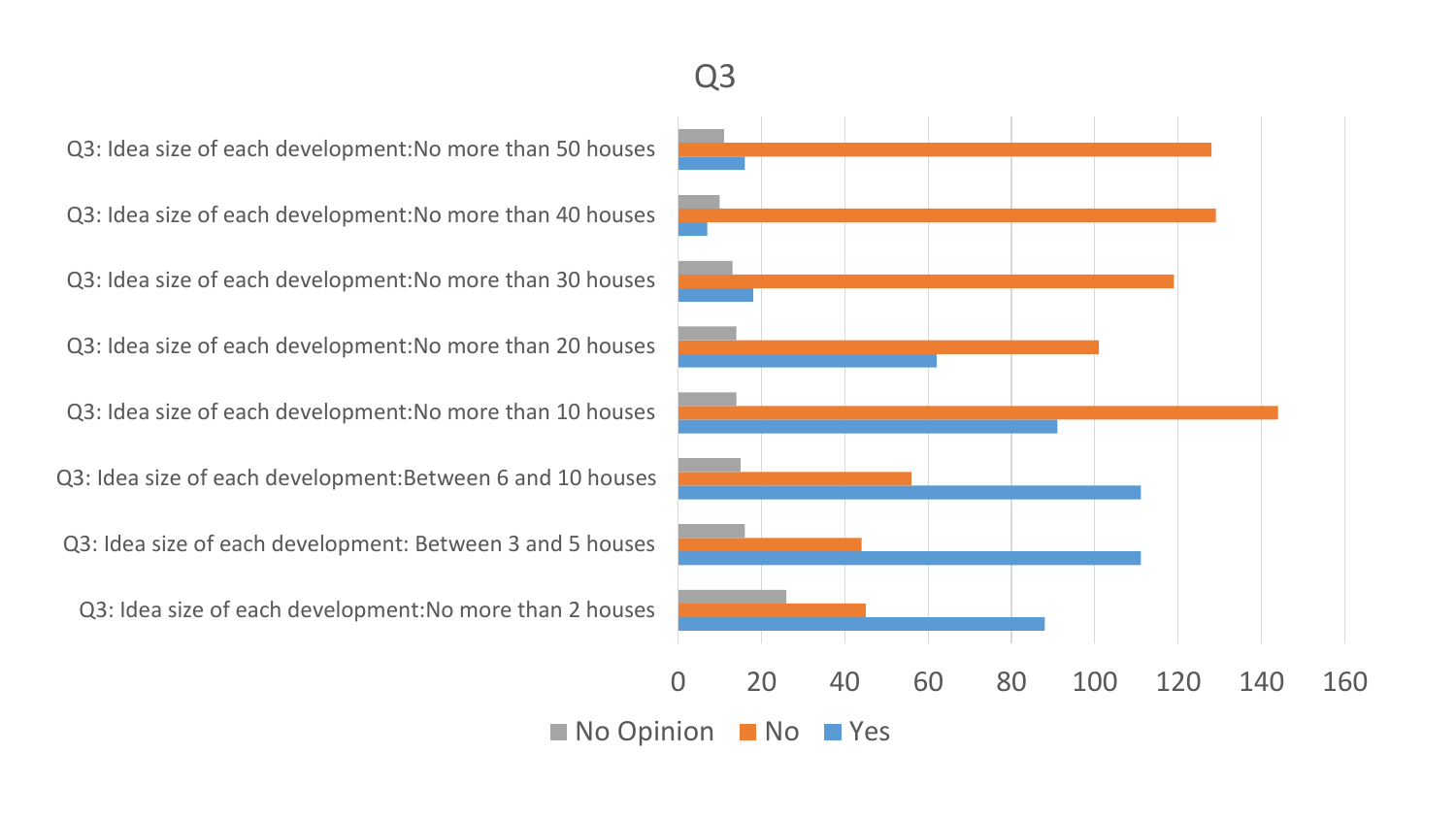

- Q4: Housing Associations to let Q4: Sold at Market prices
- 
- 
- Q4: Sheltered homes to rent
- 
- Q4: Sheltered homes to buy Q4: Homes with live and work potential
- Q4: Self-build homes Q4: Homes with share ownership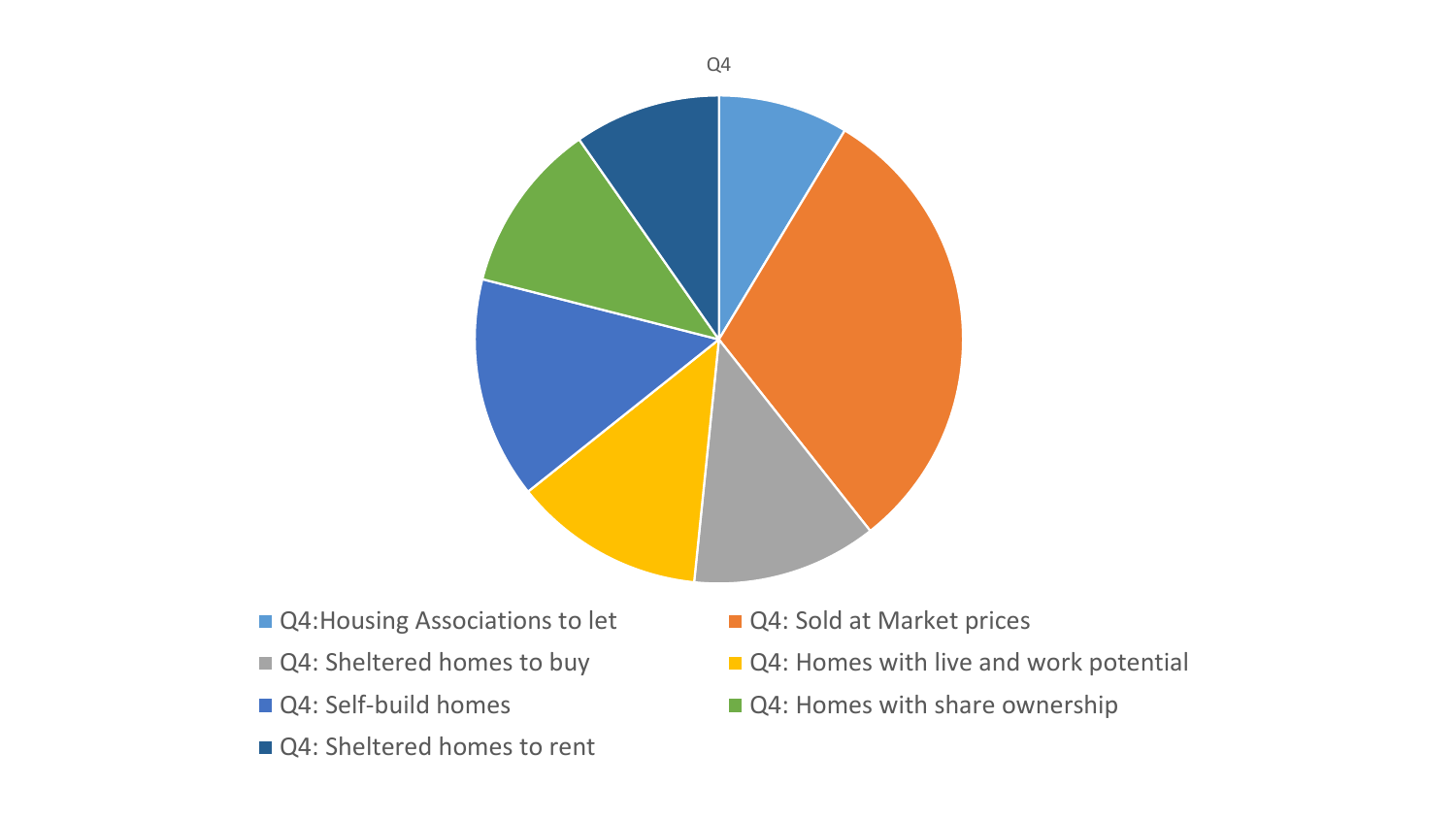Q5: Location of new homes: On greenfield sites

Q5: Location of new homes: On brownfield sites

Q5: Location of new homes: Elsewhere in the parishes

Q5: Location of new homes: On the edge of the villages

Q5: Location of new homes: Within existing Villages

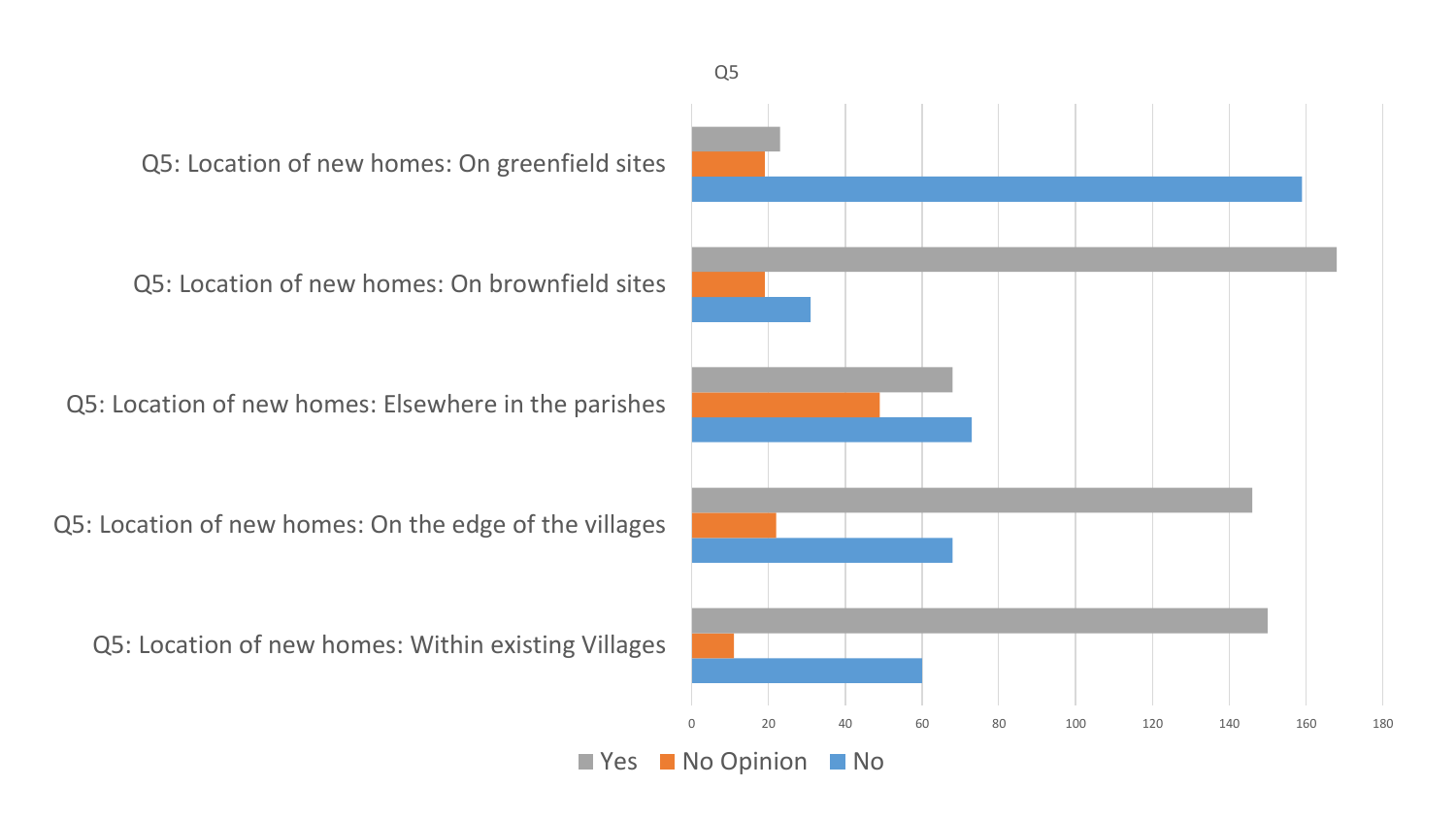

Q6: Additional house to build, which size: Homes for local people

Q6: Additional house to build, which size: Living/Working properties

Q6: Additional house to build, which size: Supported housing

Q6: Additional house to build, which size: Adapted/Easy Access Q6: Additional house to build, which size: Flats

Q6: Additional house to build, which size: Executive Homes

Q6: Additional house to build, which size: Family Homes

Q6: Additional house to build, which size: Starter home



 $\blacksquare$  Yes  $\blacksquare$  No Opinion  $\blacksquare$  No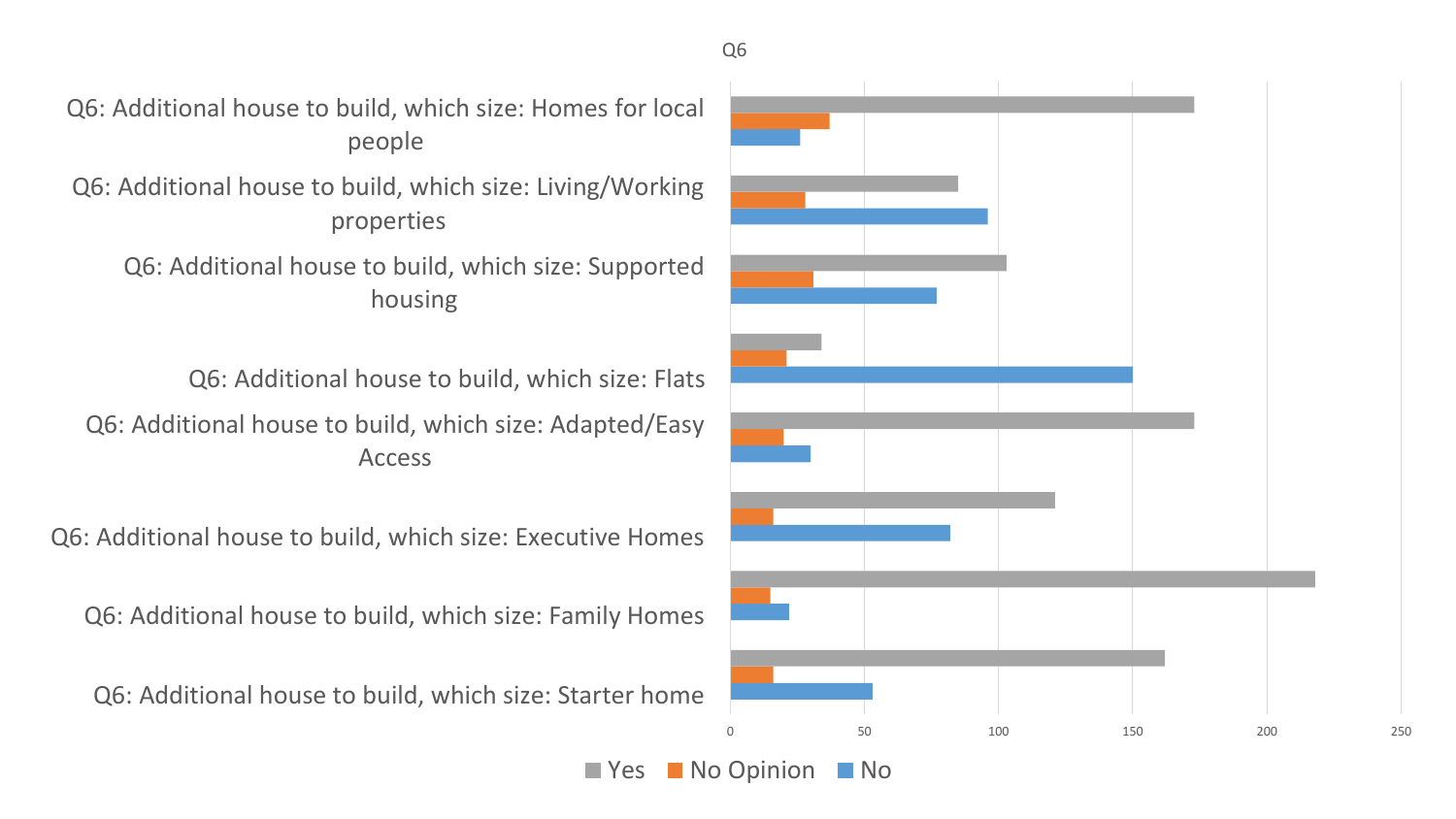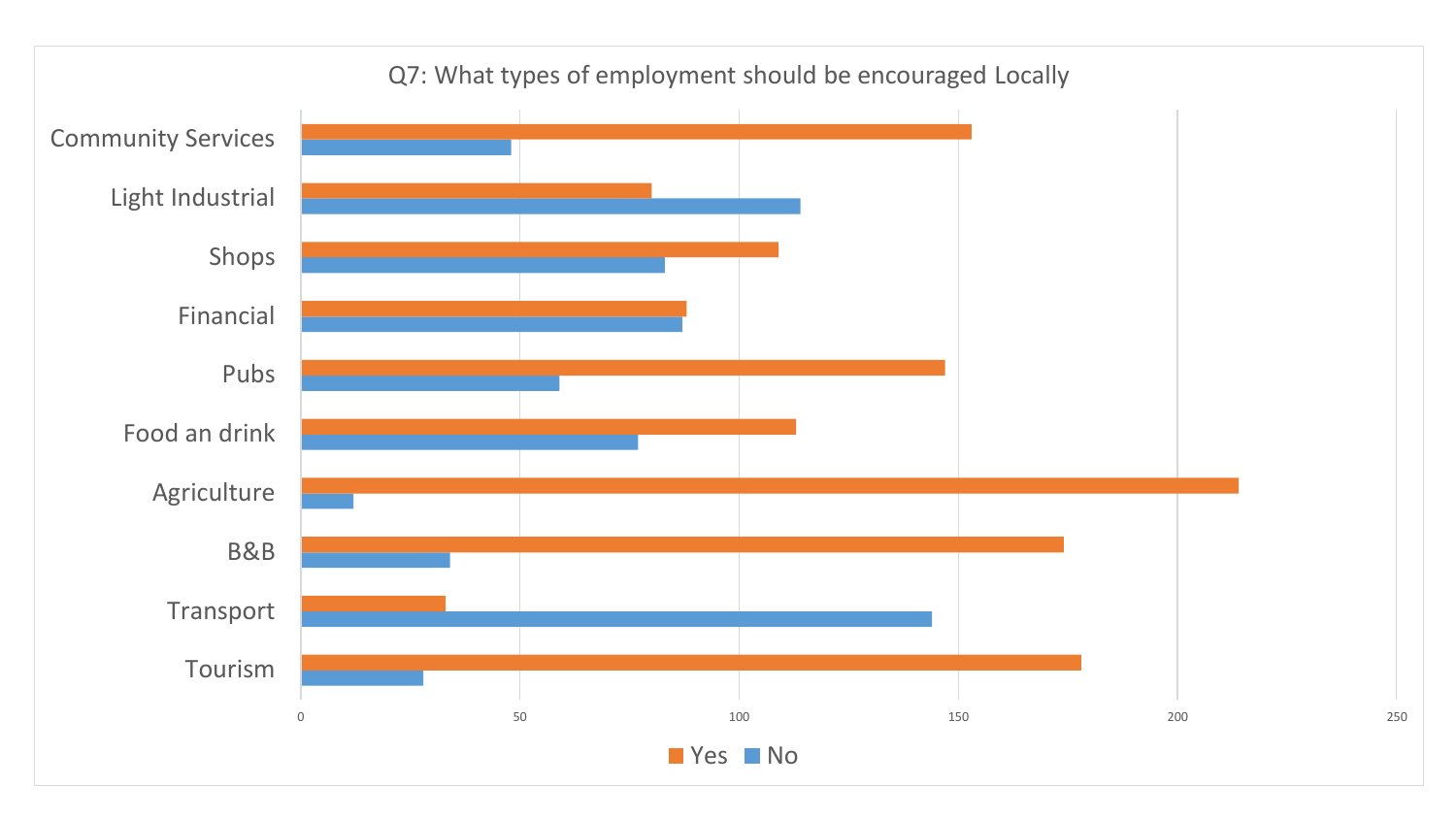Q8: Land to encourage employment

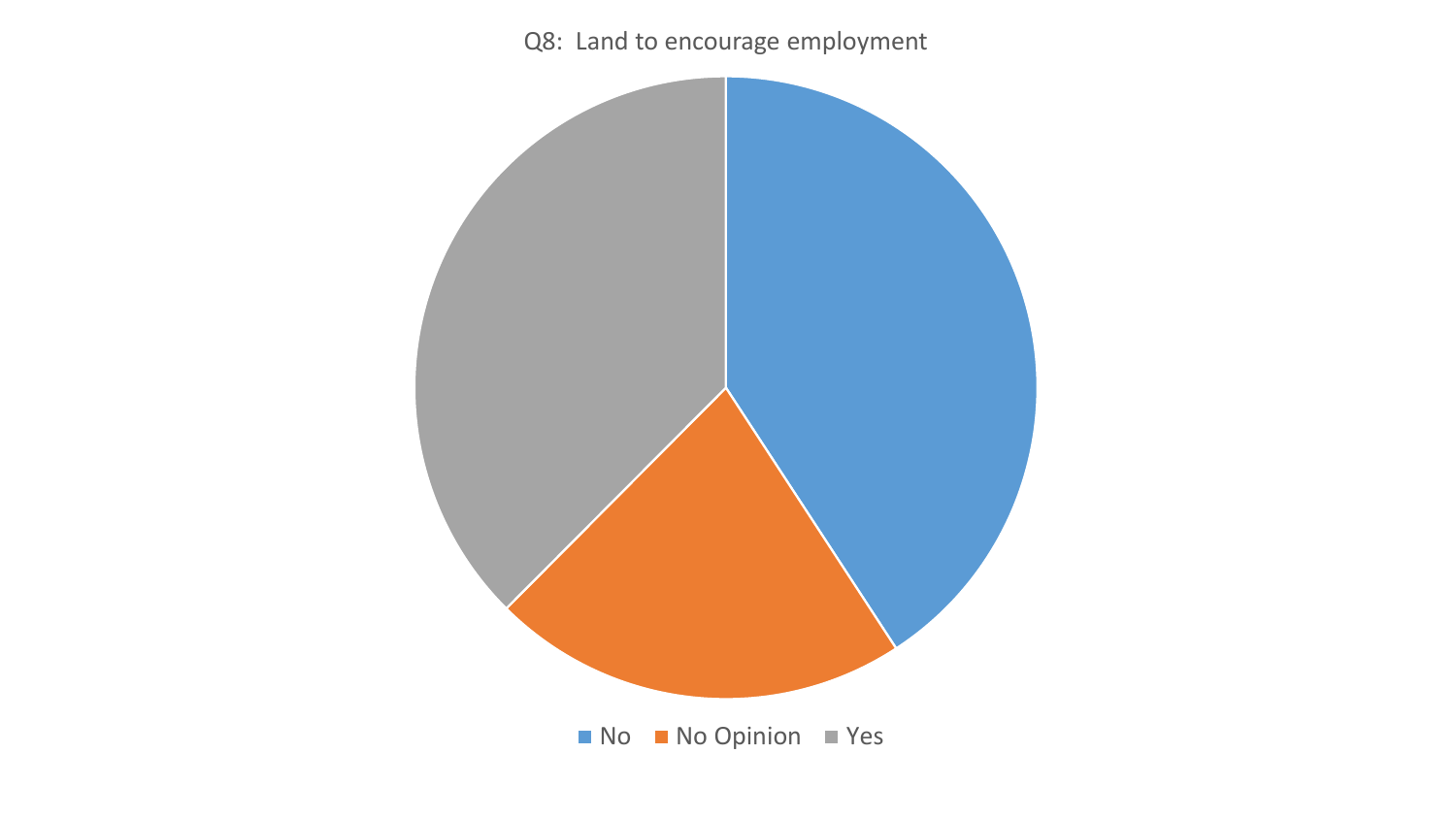

Q9: Where should employment land be located:In or around Withington

Q9: Where should employment land be located:In or around Westhide

Q9: Where should employment land be located:In or around Preston Wynne

Q9: Where should employment land be located:Elsewhere in the three Parishes

No No Opinion Yes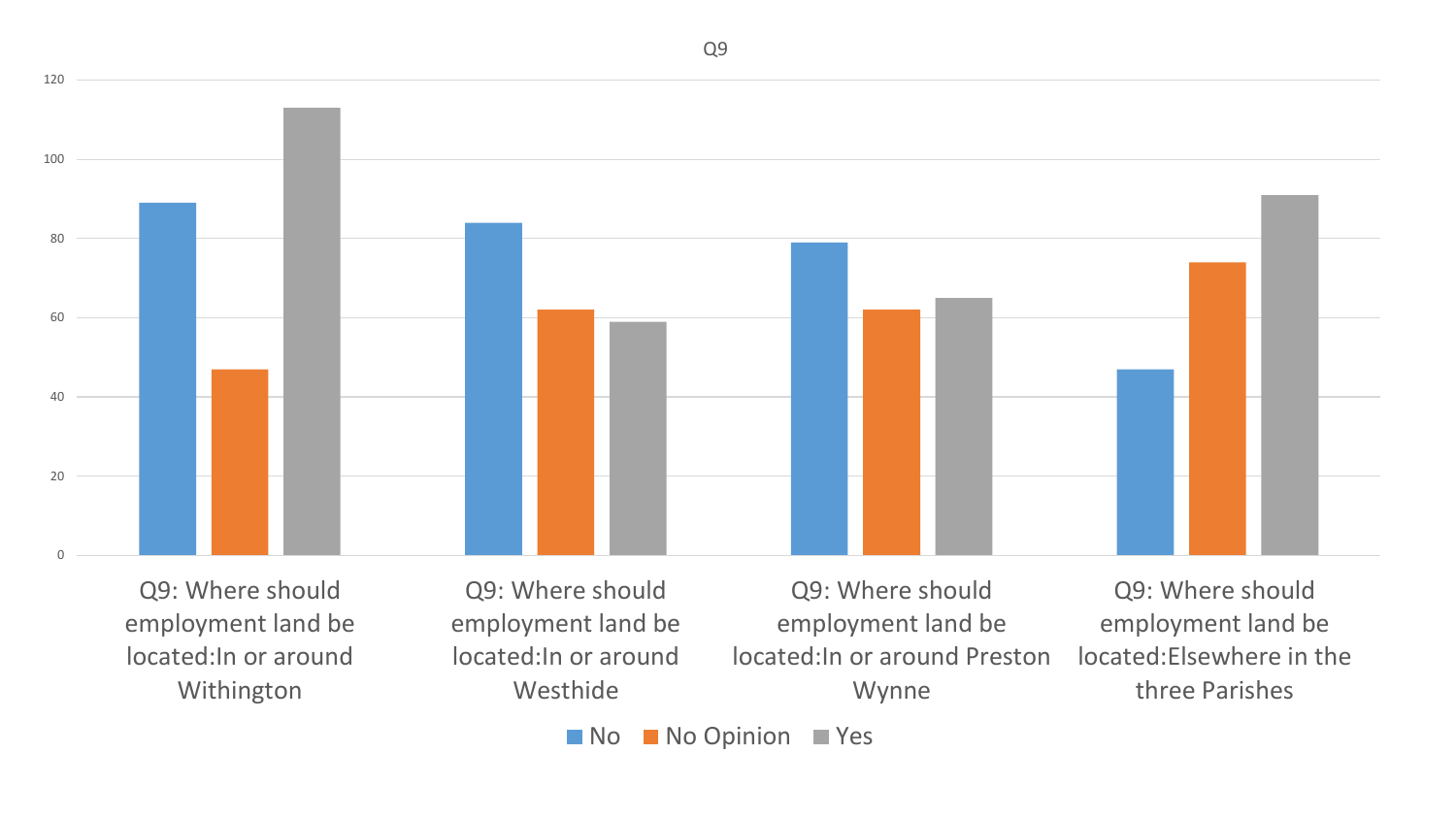## Q10



- Q10: What do you think would encourage new business to locate : More purpose built premises
- Q10: What do you think would encourage new business to locate : Better Broadband
- Q10: What do you think would encourage new business to locate : Better mobile phone reception
- Q10: What do you think would encourage new business to locate : Improved road network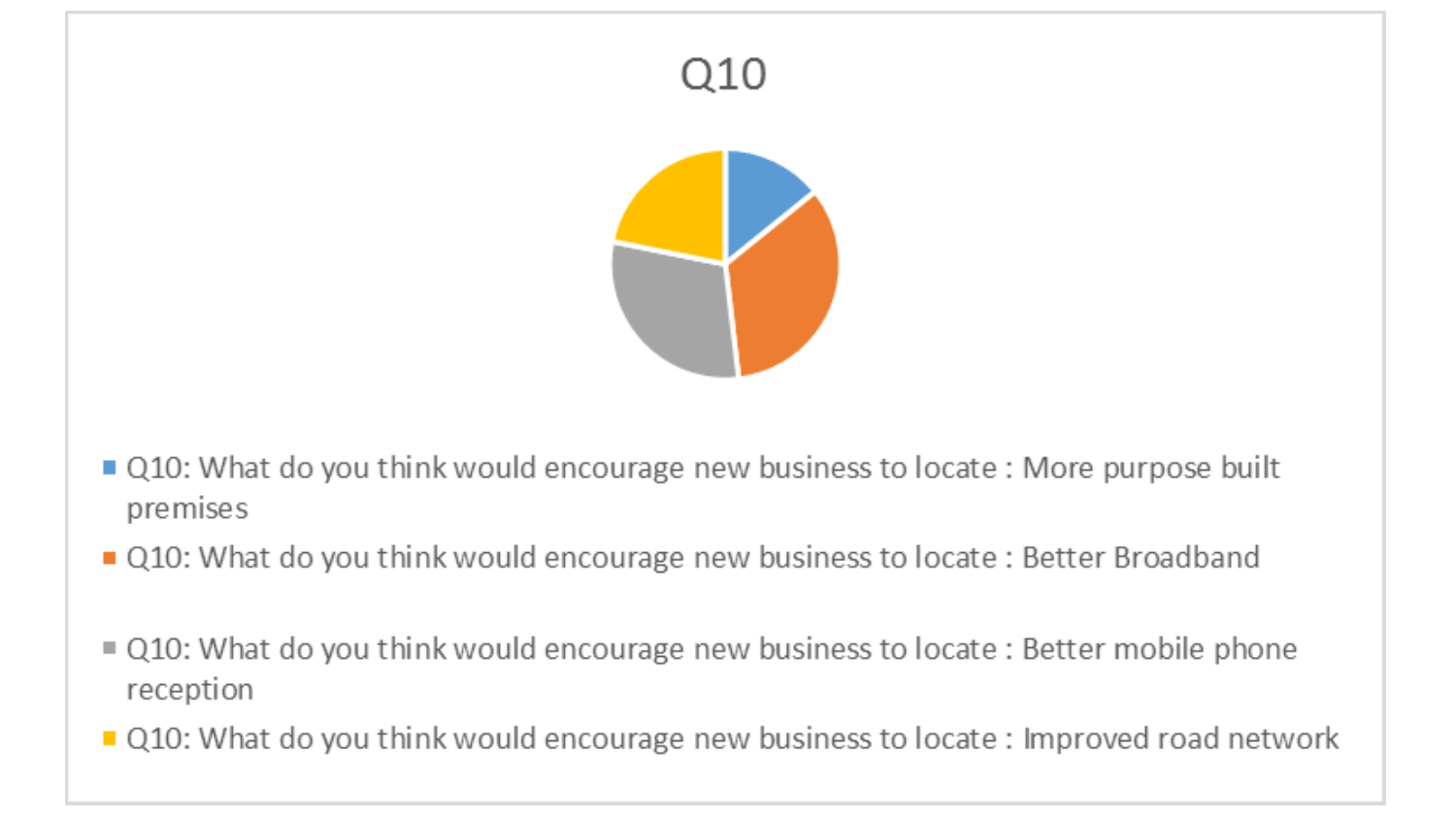## Q11:Should existing employment sites be protected from change of use

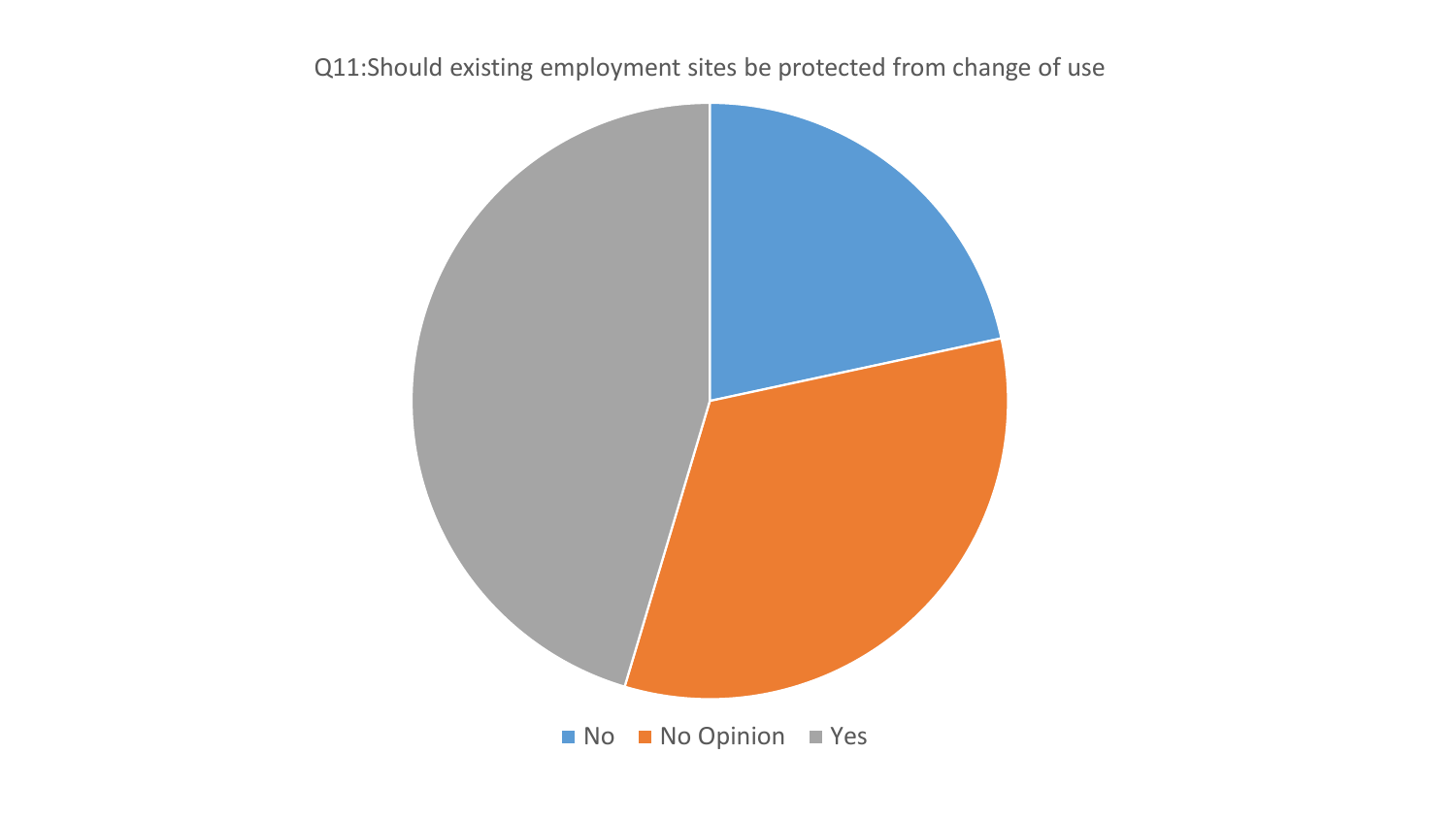

- Q12: Which of the following ways of protecting the environment: Improved measures for the conservation
- Q12: Which of the following ways of protecting the environment: Green space
- Q12: Which of the following ways of protecting the environment: Enhanced protection of the natural environment
- Q12: Which of the following ways of protecting the environment: Protecting views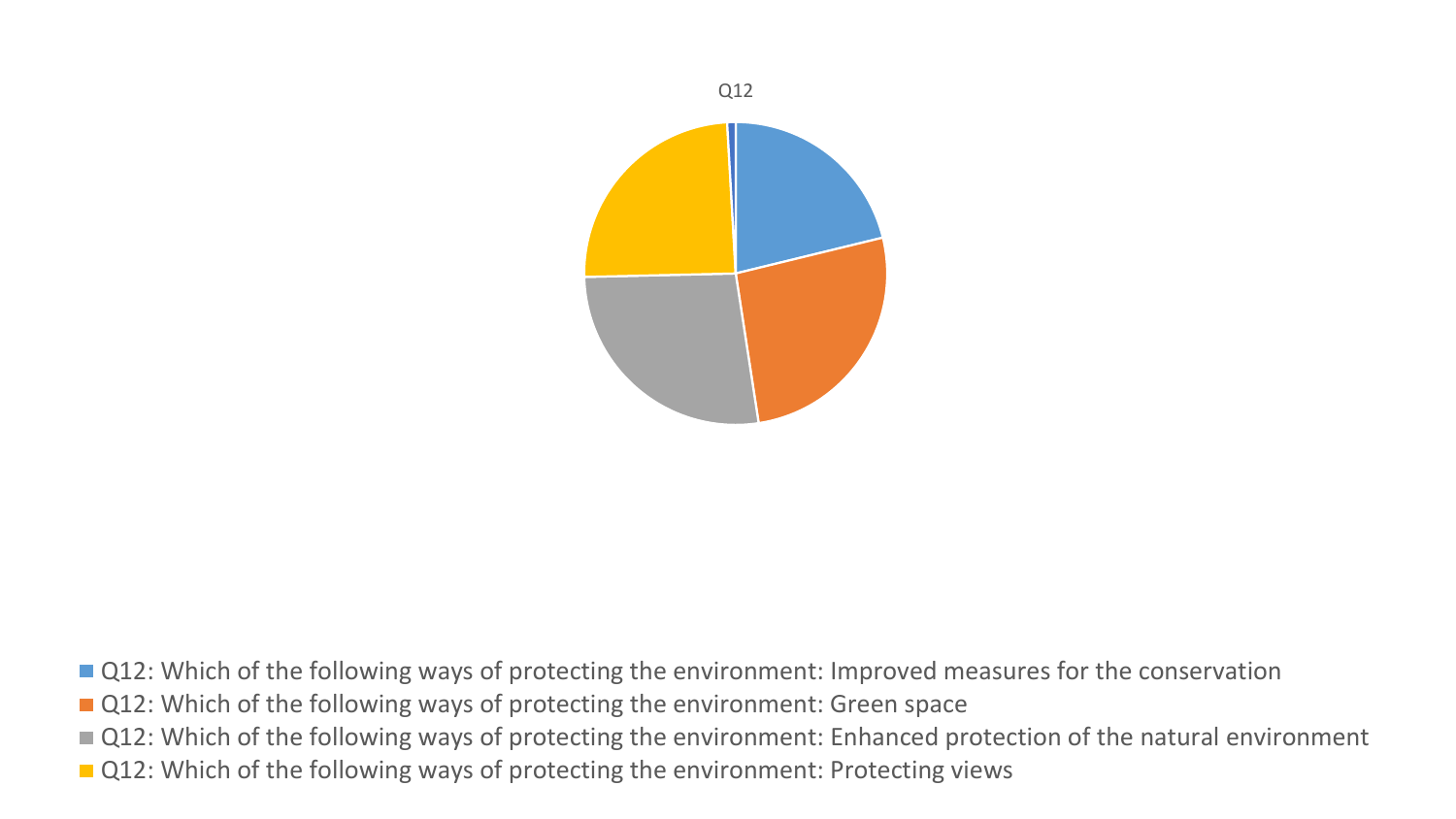Q13: Sustainable community:Younger people

Q13: Sustainable community:Driving less

Q13: Sustainable community:Grow you own

Q13: Sustainable community: Homes with energy efficiency

Q13: Sustainable community:Producing Local energy Wind power

Q13: Sustainable community:Producing Local energy, Sun,Water, Biomass.

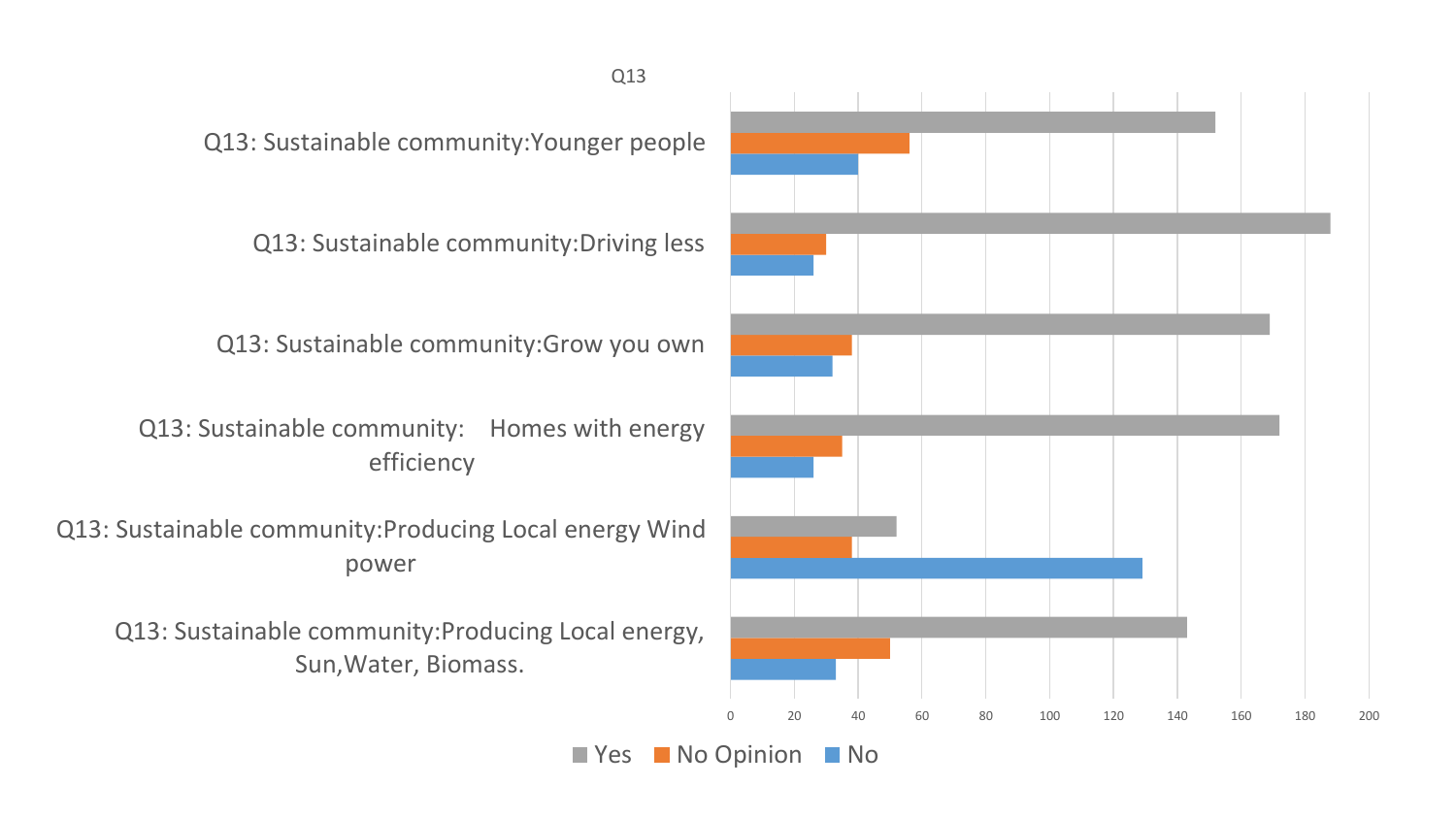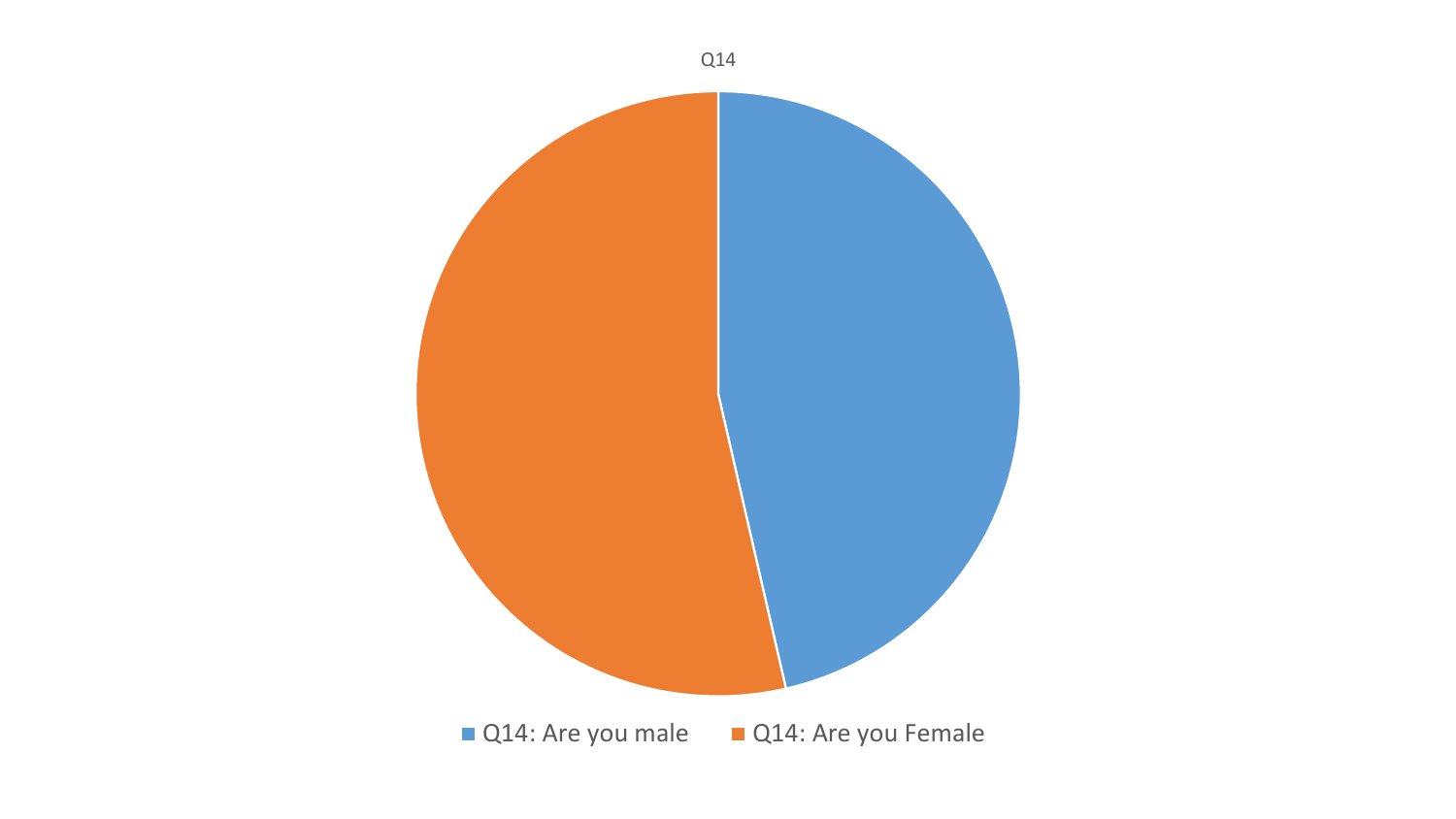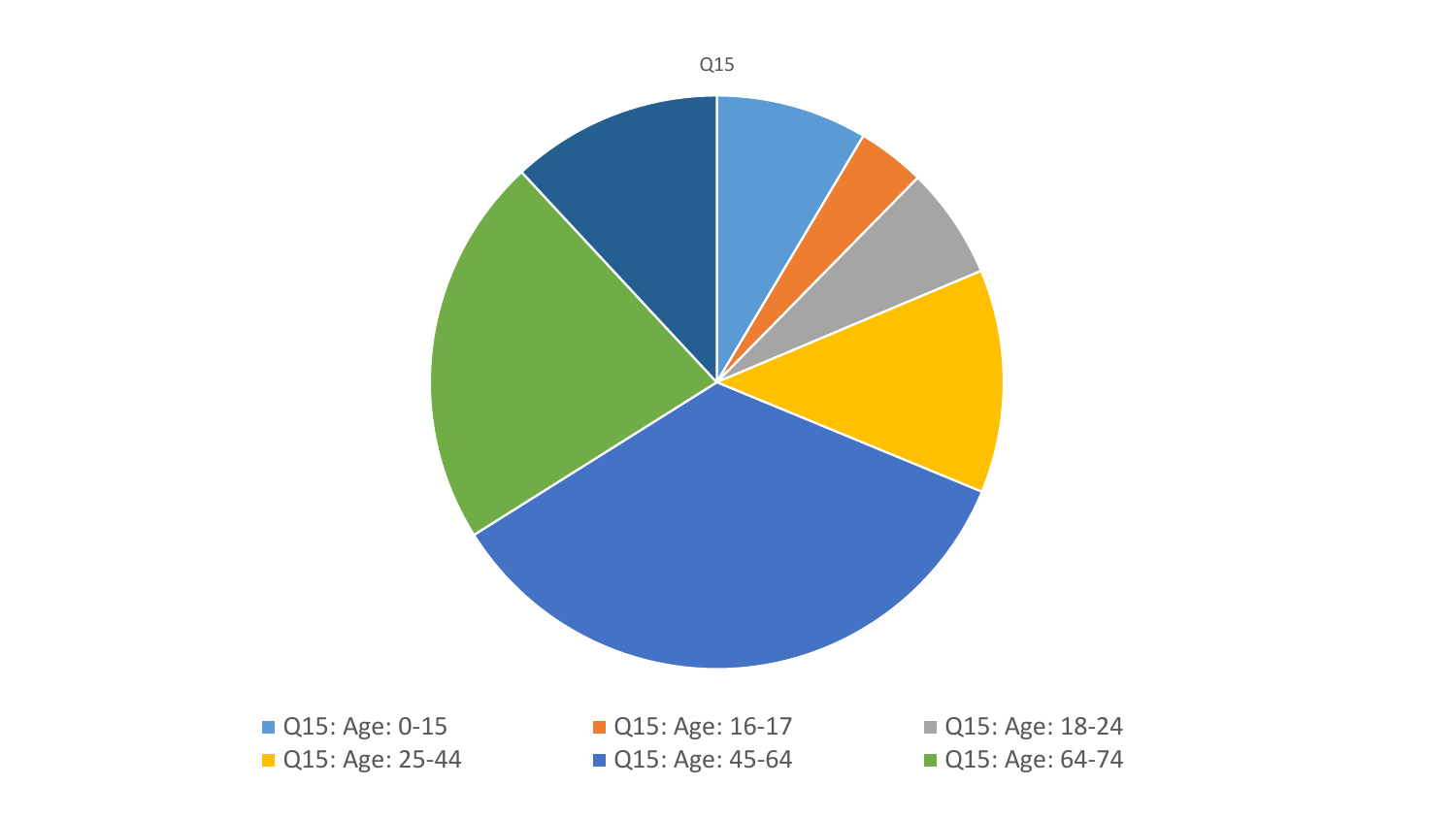

■ Q16: How long have you lived in the group parish: Less than 1 year

- Q16: How long have you lived in the group parish: Less than 1-2 years
- Q16: How long have you lived in the group parish: Less than 3-5 years
- Q16: How long have you lived in the group parish: Less than 6-10 years
- Q16: How long have you lived in the group parish: Over 10 years